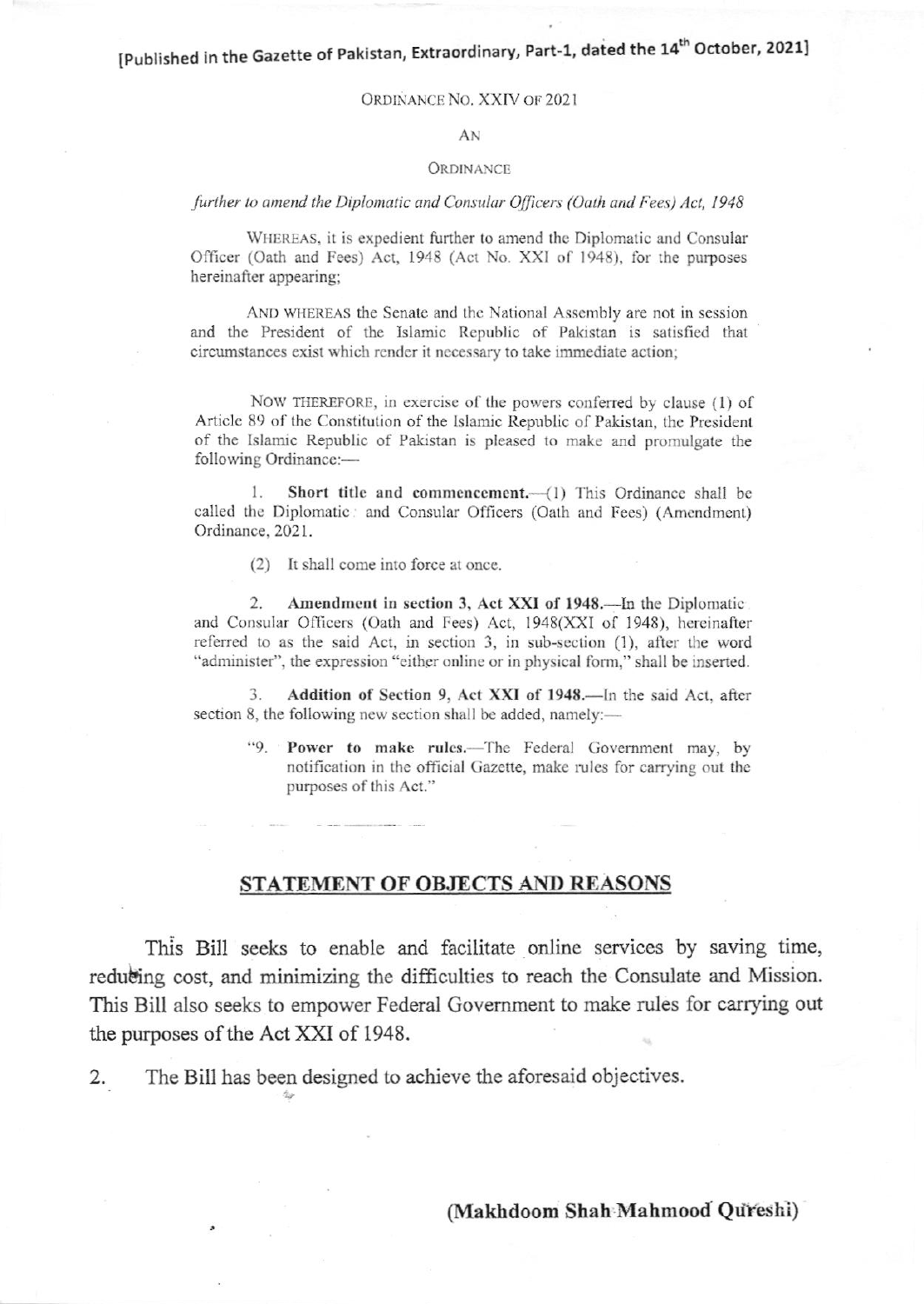[جریدہ پاکستان،غیر معمولی،حصہ اول،مور نیہ 14؍ اکتنو بد ،2021ءمیں شائع ہوا]

آرڈینٹس نمبر۲۴ مجربیہ ۲۰۲۱ء سفارتی دقونصلرافسران ( حلف ادرفیس )ا یکٹ، ۱۹۴۸ء مىس مزيدتر ميتم كرنے كا آرڈينس

ہرگاہ کہ، بیقرین مصلحت ہے کہ بعد ازیں ظاہر ہونے والی اغراض کے لیے سفارتی وقونصلر افسران ( حلف اورفیس )ا یکٹ،۱۹۴۸ء(ا یکٹ نمبر۳۱ بابت ۱۹۴۸ء) میں مزید ترمیم کی جائے؛ ادر چونکہ سینیٹ اورقو می آسبلی کے اجلاس نہیں ہور ہے ہیں اورصدرمملکت اسلامی جمہور ہہ پاکستان کواطمینان حاصل ہے کہ ایسےحالات موجود ہیں جن کی بناء پرفوری کارروائی کرناضر وری ہو گیاہے؛ لہٰذا،اب،اسلامی جمہوریہ پاکستان کے دستور کےآرنیکل ۸۹ کی ثق (۱) کی روسے حاصل شدہ اختیارات کو استعال کرتے ہوئے،صدرمملکت اسلامی جمہوریہ پاکستان نے حسب ذیل آرڈیننس وضع اور جاری کیا ہے۔

ية روينس فارتى وتونصلر افسران (حلف اورفيس) (ترميمى) ات مخضر عنوان اورآغاز نفاذ: (١) <sub>آرڈ</sub> نینس،۲۰۲۱ء کےنام سےموسوم ہوگا۔

e André Com

(۲) يەنى الفورنافذ العمل ہوگا۔<br>-

۲۔ ایکٹ ا۲ بابت ۱۹۴۸ء کی ،وقعہ ۲ میں ترمیم:۔ سفارتی وتونصلر افسران (حلف اورفیس) ا يکٹ، ۱۹۴۸ء (۲۱ بابت ۱۹۴۸ء) میں، بعدازیں جس کا حوالہ مذکورہ ایکٹ کے طور پر دیا گیا ہے، کی دفعہ ۳ کی، ذیلی دفعہ(۱) کے بعد،لفظ ُ'انتظام کرنا''، کے بعدعبارت' خواہ آن لائن یا عملی طور پر میں''،کوشامل کر دیاجائے گا۔